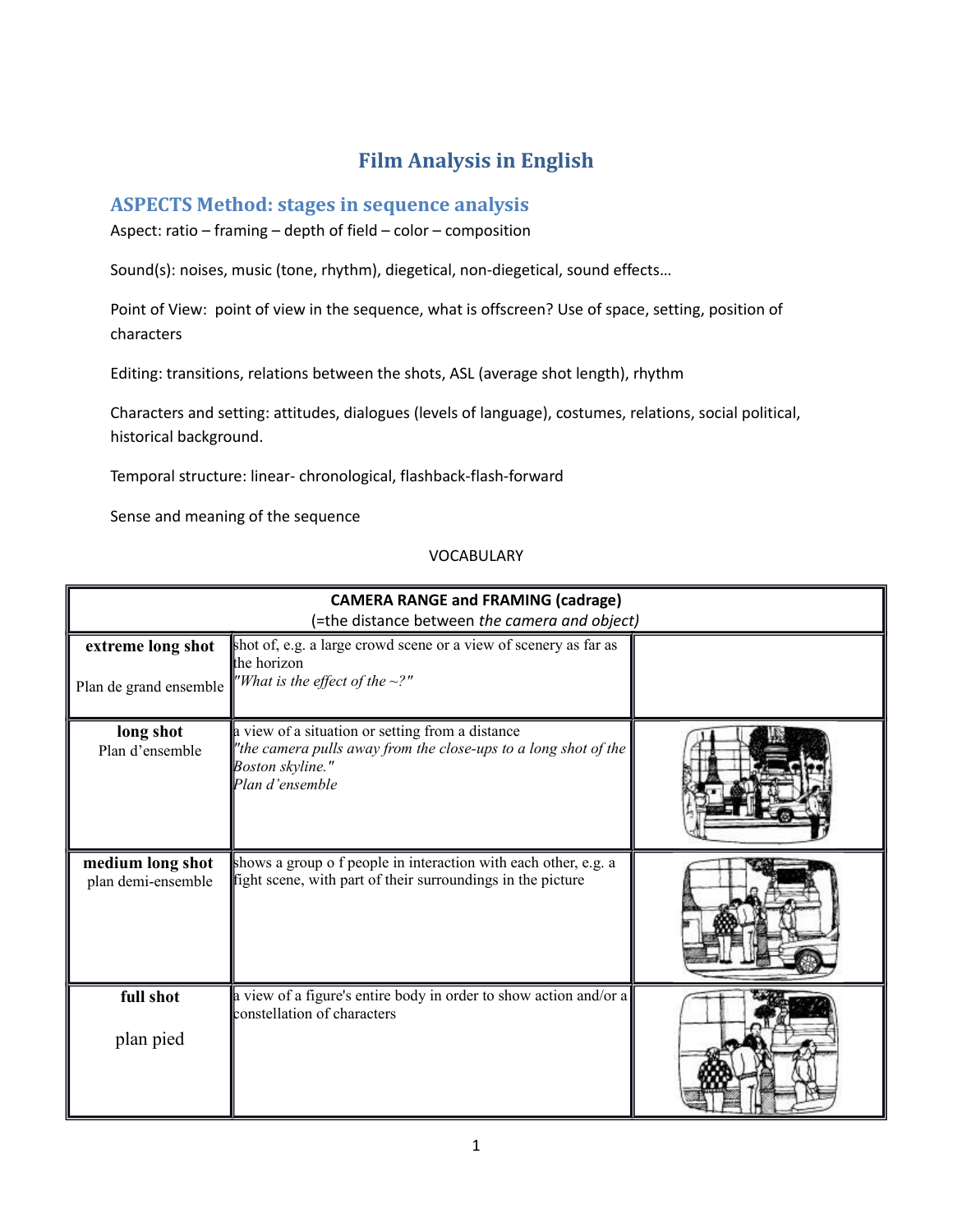| medium shot, mid<br>shot, medium close<br>shot<br>plan américain | shows a subject down to his or her waist, e.g. showing head and<br>shoulders of two people in conversation<br>"What is the purpose of the high angle medium close shot?"                                 |                  |
|------------------------------------------------------------------|----------------------------------------------------------------------------------------------------------------------------------------------------------------------------------------------------------|------------------|
| close-up<br>gros plan                                            | a full-screen shot o f a subject's face, showing the finest<br>nuances of expression<br>"The camera suddenly cuts to a close-up."<br>'What does the series of close-ups show?"                           |                  |
| extreme close-up                                                 | a shot of a hand, eye, mouth or object in detail                                                                                                                                                         |                  |
| (shot) detail (shot)<br>très gros plan                           |                                                                                                                                                                                                          |                  |
|                                                                  | POINT OF VIEW (VIEWPOINTS)                                                                                                                                                                               |                  |
|                                                                  | (= the position from which the camera is filming)                                                                                                                                                        |                  |
| establishing shot                                                | often used at the beginning of a scene to indicate the location or setting, it is usually a long shot taken                                                                                              |                  |
| plan de situation                                                | from a neutral position                                                                                                                                                                                  |                  |
| point-of-view shot,<br><b>POV-shot</b>                           | shows a scene from the perspective of a character                                                                                                                                                        |                  |
| camera subjective                                                |                                                                                                                                                                                                          |                  |
| over-the-shoulder<br>shot<br>prise de vue par-dessus<br>l'épaule | often used in dialogue scenes, a frontal view o f a dialogue partner from the perspective of someone<br>standing behind and slightly to the side of the other partner, so that parts of both can be seen |                  |
| reaction shot                                                    | short shot of a character's response to an action<br>"He decided to hold $a \sim$ ."                                                                                                                     |                  |
| insert (shot)                                                    | a detail shot which quickly gives visual information necessary to understand the meaning of a scene,<br>for example a <i>newspaper</i> page, or a physical detail                                        |                  |
| reverse-angle shot<br>champ-contre-champ                         | a shot from the opposite perspective, e.g. after an over-the-shoulder shot                                                                                                                               |                  |
| hand-held camera<br>camera à l'épaule                            | "What effect does the $\sim$ have in the party scene?"                                                                                                                                                   |                  |
|                                                                  | <b>CAMERA ANGLES</b>                                                                                                                                                                                     |                  |
| aerial shot or high<br>angle or overhead<br>plongée              | long or extreme long shot of the ground from the air<br>"How does the sequence of aerial and tracking shots<br>support the voiceover commentary?"                                                        | vich anck        |
| high-angle shot                                                  | shows people or objects from \ above, i.e. higher than eye<br>level                                                                                                                                      | treight-on angle |
| low-angle shot or<br>below shot<br>contre-plongée                | shows people or objects from below, i.e. lower than eye<br>level                                                                                                                                         | rlow angle       |
| eye-level<br>shot or straight-on<br>angle                        | views a subject from the level of a person's eyes<br>"In the first part the straight-on angle of the camera puts<br>the viewer on the same level as Mrs Robinson."                                       |                  |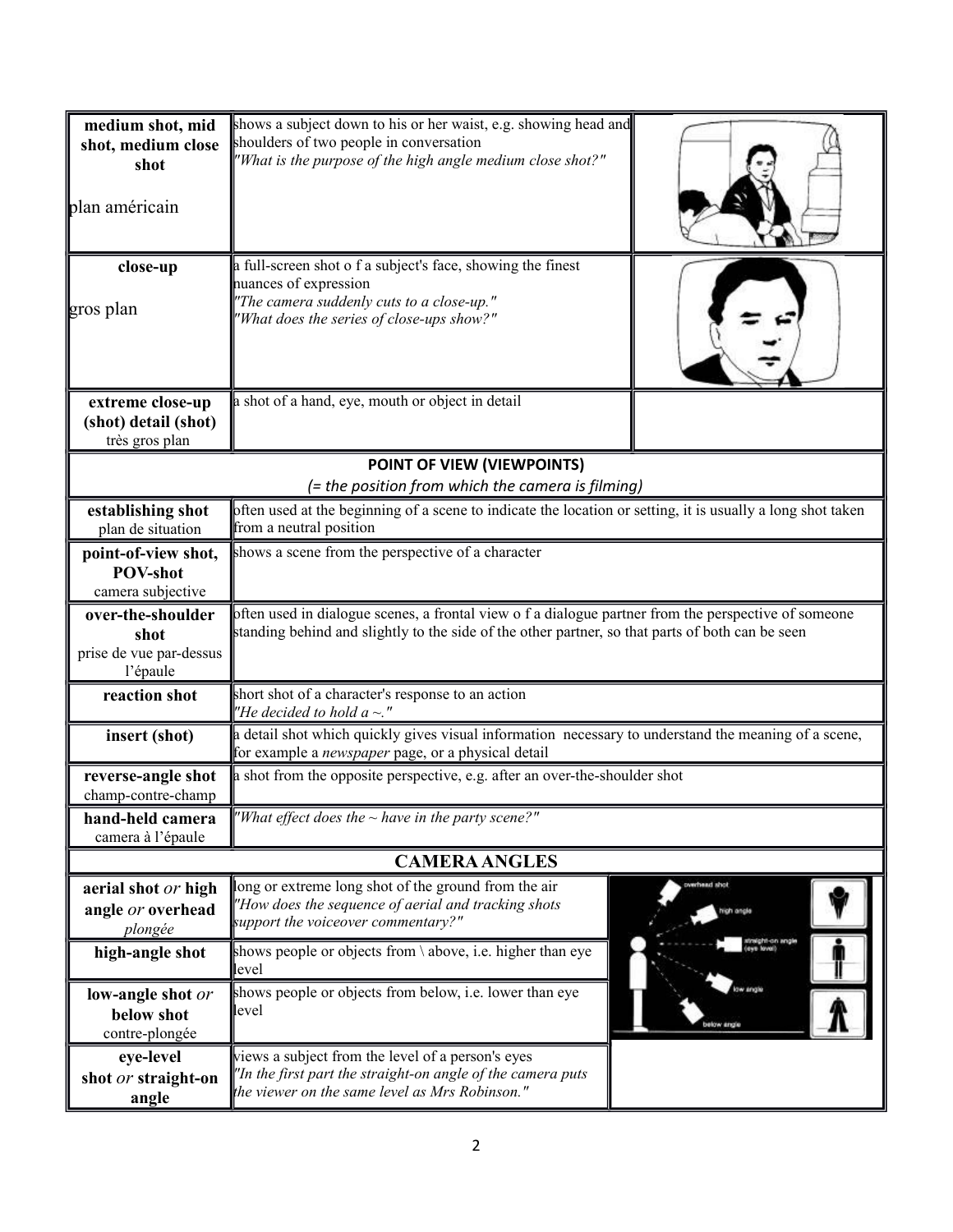| angle normal                      |                                                                                                                                                                    |  |
|-----------------------------------|--------------------------------------------------------------------------------------------------------------------------------------------------------------------|--|
|                                   | <b>CAMERA MOVEMENT</b><br>(movement of the camera during a shot)                                                                                                   |  |
| pan(ning shot)<br>(panoramique)   | the camera pans (moves horizontally) from left to right or vice versa across the picture<br>"The camera pans across the picture."                                  |  |
| tilt (shot)<br>inclinaison caméra | the camera tilts up (moves upwards) or tilts down (moves downwards) around a vertical line                                                                         |  |
| tracking shot<br>(travelling)     | the camera follows along next to or behind a moving object or person : track $\pi$ -out-lateral                                                                    |  |
| Zoom                              | the stationary camera appears to approach a subject by 'zooming in'; or to move farther away by<br>zooming out'<br>"The camera zooms in(zooms out) on Ben's face." |  |

## **EDITING** / MONTAGE

*(= the arrangement of shots in a structured sequence)*

| master shot<br>plan d'ensemble                           | main shot of a whole scene taken by one camera in one position, which is then intercut with other<br>shots to add interest                                                                                                |
|----------------------------------------------------------|---------------------------------------------------------------------------------------------------------------------------------------------------------------------------------------------------------------------------|
| Cutaway<br>Plan de coupe                                 | shot of something not shown by the master shot of a scene, but connected to the main action in some<br>way (plan de coupe)                                                                                                |
| cross-cutting or<br>parallel action<br>montage parallèle | intermingling the shots of two or more scenes which are taking place at the same time                                                                                                                                     |
| <b>Flashback</b>                                         | a scene or sequence dealing with the past which is inserted into a film's 'present time'                                                                                                                                  |
| flash-forward                                            | a scene or sequence which looks into the future                                                                                                                                                                           |
| match cut<br>raccord dans le<br>mouvement                | two scenes connected by visual or aural parallelism, e.g. one door closing and then another one<br>opening                                                                                                                |
| split screen<br>écran fractionné                         | division of the screen to show two or more pictures at the same time                                                                                                                                                      |
| <b>Establishing shot</b>                                 | Plan inaugural                                                                                                                                                                                                            |
| <b>PUNCTUATION</b>                                       |                                                                                                                                                                                                                           |
|                                                          | (= the way in which shots are linked)                                                                                                                                                                                     |
| Casting                                                  | choosing actors to impersonate the characters                                                                                                                                                                             |
| Cut<br>transition                                        | a switch from one image or shot to another<br>"What effect does the sudden cut from the pool to Ben's room have on the viewer?"                                                                                           |
| jump-cut<br>saute d'image -ellipse                       | (a) switching back and forth between two or more persons who are closely involved with each other,<br>e.g. in a conversation or a chase scene; (b) using cuts to create an effect o f moving rapidly towards a<br>subject |
| fade-in ouverture en<br>fondu                            | from a black screen or ground, the gradual emergence of an image, which slowly becomes brighter<br>until it reaches full strength                                                                                         |
| fade-out fondu au<br>noir                                | the gradual disappearance of an image until the screen or ground is completely black; a device used to<br>end a scene                                                                                                     |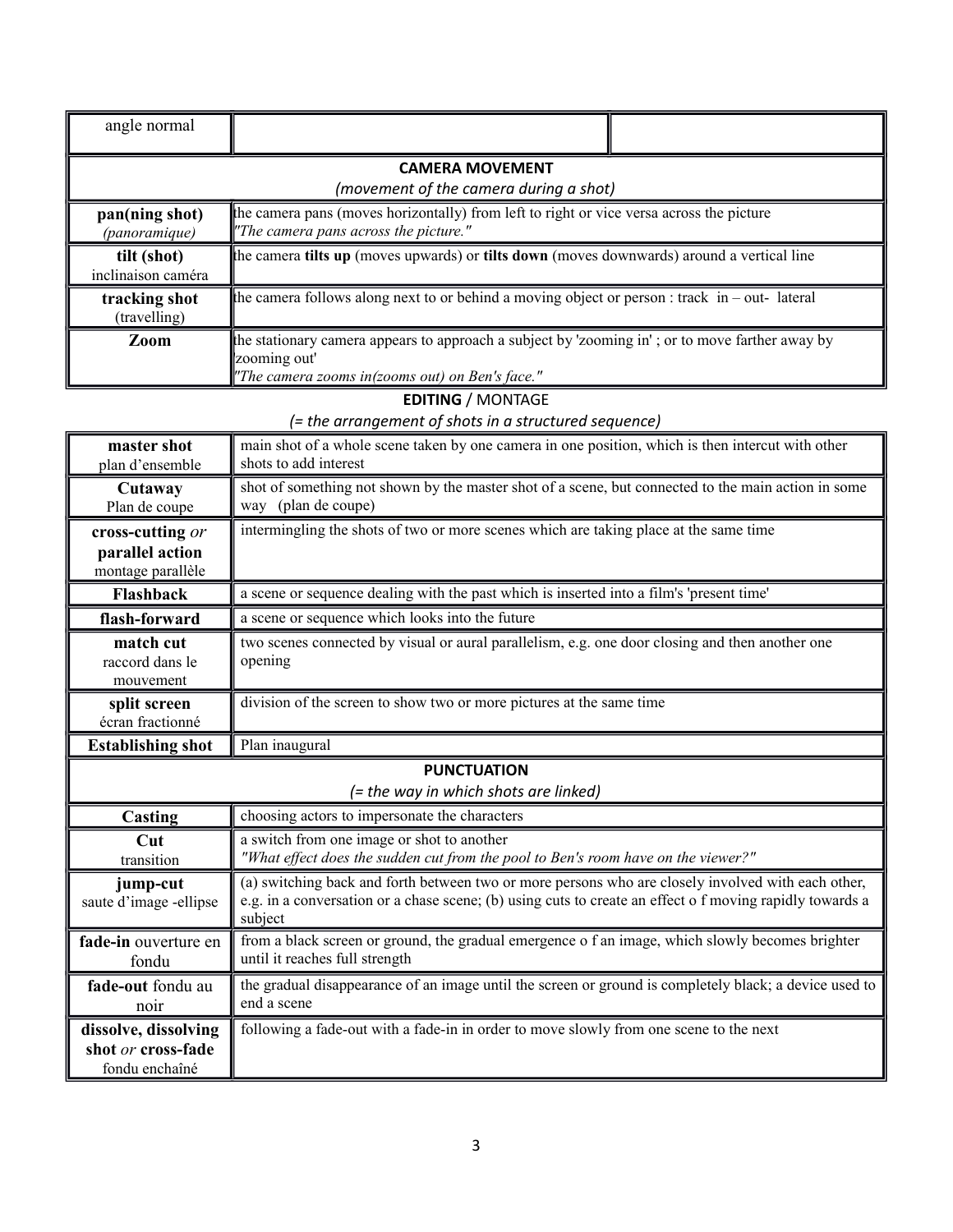#### LIGHTING

### **The Standard 3-Point Lighting Technique (éclairage 3 points)**

The *Three Point Lighting Technique* is a standard method used in visual media such as video, film, still photography and computer-generated imagery. It is a simple but versatile system which forms the basis of most lighting.

The technique uses three lights called the **key light**, **fill light** and **back light**.

A key-light (lumière clé – éclairage principal) that produces the most amount of light and shines on your subject.

A fill-light (lumière d'ambiance) that 'fills' in any shadows left by the key-light.

A back light (contrejour) that beautifies the image with a soft glow on the back of the subject's head/shoulders.

#### **GLOSSARY FRENCH -ENGLISH**

Arrêt sur image : freeze-frame ou still-frame ou still

Cache animé : travelling matte

Champ : shot

Contre-champ : reverse shot

Champ/contre-champ : shot/reverse shot

Contre-plongée : low-angle-shot

Eyeline match: un personnage plisse les yeux, tente de voir quelque chose, et le plan suivant nous montre ce qu'il voit (c'est ce que l'on infère).

Fondu-enchaîné : dissolve (gradual fading of an image whilst another image gradually appears on screen).

Panoramique "horizontal": pan shot - pan to the left, pan to the right

Panoramique "vertical": tilt - tilt up, tilt down

Panoramique très rapide: whip pan

Panoramique filé : swish

Plan : shot/framing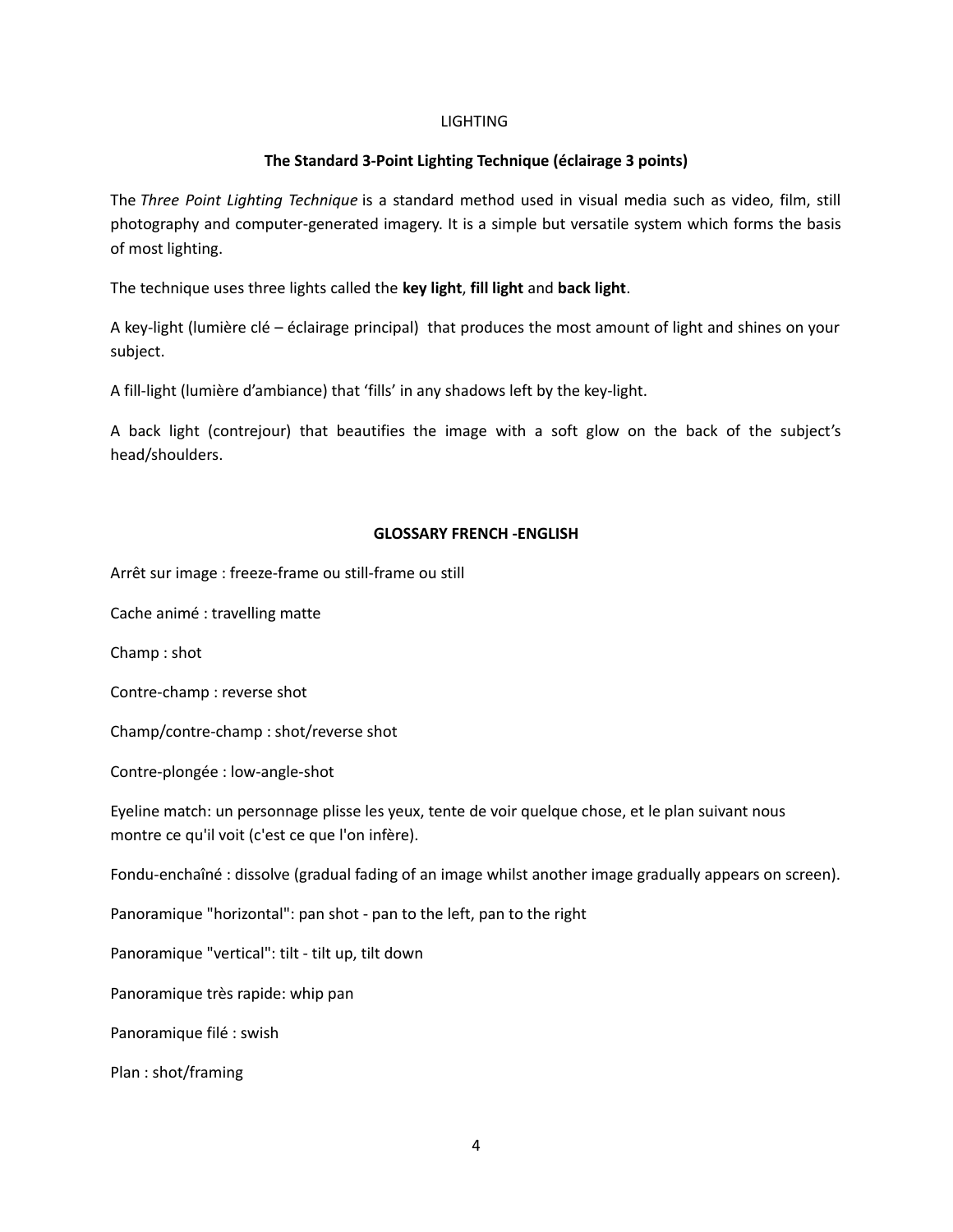Plan long : long take

Plongée : high-angle shot, voire bird's eye view / nosedive si vue "à la verticale" (e.g. rue depuis le sommet d'un gratte-ciel)

Reaction shot: plan, en général close-up, où l'on voit la réaction d'un personnage après ce qui s'est passé au plan précédent.

Retour arrière : reverse

Sequence : sequence

Plan sequence: sequence shot

Trajectoire : path

Travelling : tracking shot

Travelling avant / arrière: tracking in/out

Travelling latéal: tracking to the left/right

Travelling vertical: tracking up/down

Travelling arrière très lent : creep out / travelling avant très lent :creep in

Travelling circulaire : arc

Travelling compensé: dolly zoom (zooming in + tracking out or zooming out + tracking in: a very destabilising effect used by Hitchcock. The central character/object doesn't change size but the background does!)

Travelling avec caméra sur une plate-forme montée sur roues: dolly shot (dolly in /out)

Travelling optique : optical travelling

Voicing over (narrateur non présent dans le lieu de l'action : voix off en français !) - différent de voicing off (narrateur hors-champ mais prenant part à la scène, au récit : "voix hors-champ")

Zoom AV, AR : zooming in/out

Pour aller plus loin

<https://filmanalysis.coursepress.yale.edu/>